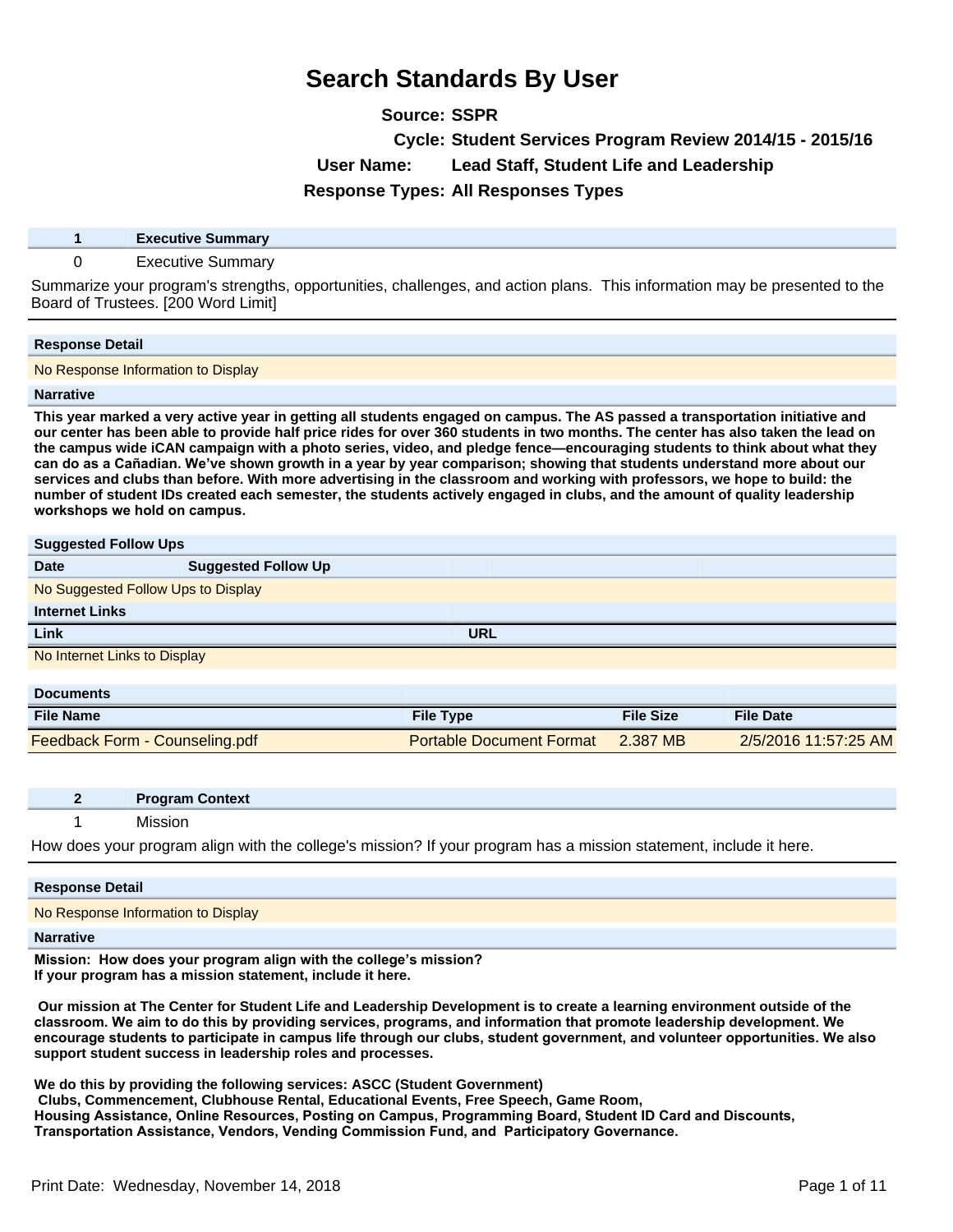|                                                                                                                         | <b>OCAIGH OLAIRAIGH DY USCI</b>            |            |                                                |                                                          |  |
|-------------------------------------------------------------------------------------------------------------------------|--------------------------------------------|------------|------------------------------------------------|----------------------------------------------------------|--|
|                                                                                                                         | <b>Source: SSPR</b><br><b>User Name:</b>   |            | <b>Lead Staff, Student Life and Leadership</b> | Cycle: Student Services Program Review 2014/15 - 2015/16 |  |
|                                                                                                                         | <b>Response Types: All Responses Types</b> |            |                                                |                                                          |  |
|                                                                                                                         |                                            |            |                                                |                                                          |  |
| <b>Suggested Follow Ups</b>                                                                                             |                                            |            |                                                |                                                          |  |
| <b>Suggested Follow Up</b><br><b>Date</b>                                                                               |                                            |            |                                                |                                                          |  |
| No Suggested Follow Ups to Display                                                                                      |                                            |            |                                                |                                                          |  |
| <b>Internet Links</b>                                                                                                   |                                            |            |                                                |                                                          |  |
| Link                                                                                                                    |                                            | <b>URL</b> |                                                |                                                          |  |
| No Internet Links to Display                                                                                            |                                            |            |                                                |                                                          |  |
| <b>Documents</b>                                                                                                        |                                            |            |                                                |                                                          |  |
| <b>File Name</b>                                                                                                        | <b>File Type</b>                           |            | <b>File Size</b>                               | <b>File Date</b>                                         |  |
| No Documents to Display                                                                                                 |                                            |            |                                                |                                                          |  |
|                                                                                                                         |                                            |            |                                                |                                                          |  |
| $\overline{2}$<br><b>Program Description</b>                                                                            |                                            |            |                                                |                                                          |  |
| <b>Program Description</b>                                                                                              |                                            |            |                                                |                                                          |  |
|                                                                                                                         |                                            |            |                                                |                                                          |  |
| <b>Response Detail</b>                                                                                                  |                                            |            |                                                |                                                          |  |
| No Response Information to Display                                                                                      |                                            |            |                                                |                                                          |  |
| <b>Narrative</b>                                                                                                        |                                            |            |                                                |                                                          |  |
| <b>Program Description</b><br>Same as above.<br>а.                                                                      |                                            |            |                                                |                                                          |  |
| <b>Suggested Follow Ups</b>                                                                                             |                                            |            |                                                |                                                          |  |
| <b>Suggested Follow Up</b><br><b>Date</b>                                                                               |                                            |            |                                                |                                                          |  |
| No Suggested Follow Ups to Display                                                                                      |                                            |            |                                                |                                                          |  |
| <b>Internet Links</b>                                                                                                   |                                            |            |                                                |                                                          |  |
| Link                                                                                                                    |                                            | <b>URL</b> |                                                |                                                          |  |
| No Internet Links to Display                                                                                            |                                            |            |                                                |                                                          |  |
|                                                                                                                         |                                            |            |                                                |                                                          |  |
| <b>Documents</b>                                                                                                        |                                            |            |                                                |                                                          |  |
| <b>File Name</b>                                                                                                        | <b>File Type</b>                           |            | <b>File Size</b>                               | <b>File Date</b>                                         |  |
| No Documents to Display                                                                                                 |                                            |            |                                                |                                                          |  |
| $\sqrt{3}$<br><b>Community and Labor Needs</b>                                                                          |                                            |            |                                                |                                                          |  |
| Describe how changes in community needs, employment needs, technology, licensing, or accreditation affect your program. |                                            |            |                                                |                                                          |  |

### **Response Detail**

No Response Information to Display

**Narrative**

Community and Labor Needs: Describe how changes in community needs, employment needs, technology, licensing, or accreditation affect your program.

a. We have seen a growing need for more students needing assistance with housing. We have made connections with local **shelters and agencies like HIP Housing to better help students struggling to find affordable living situations. We have also been researching and helping to better equip students with spotting housing scams and how to apply for housing via online resources.**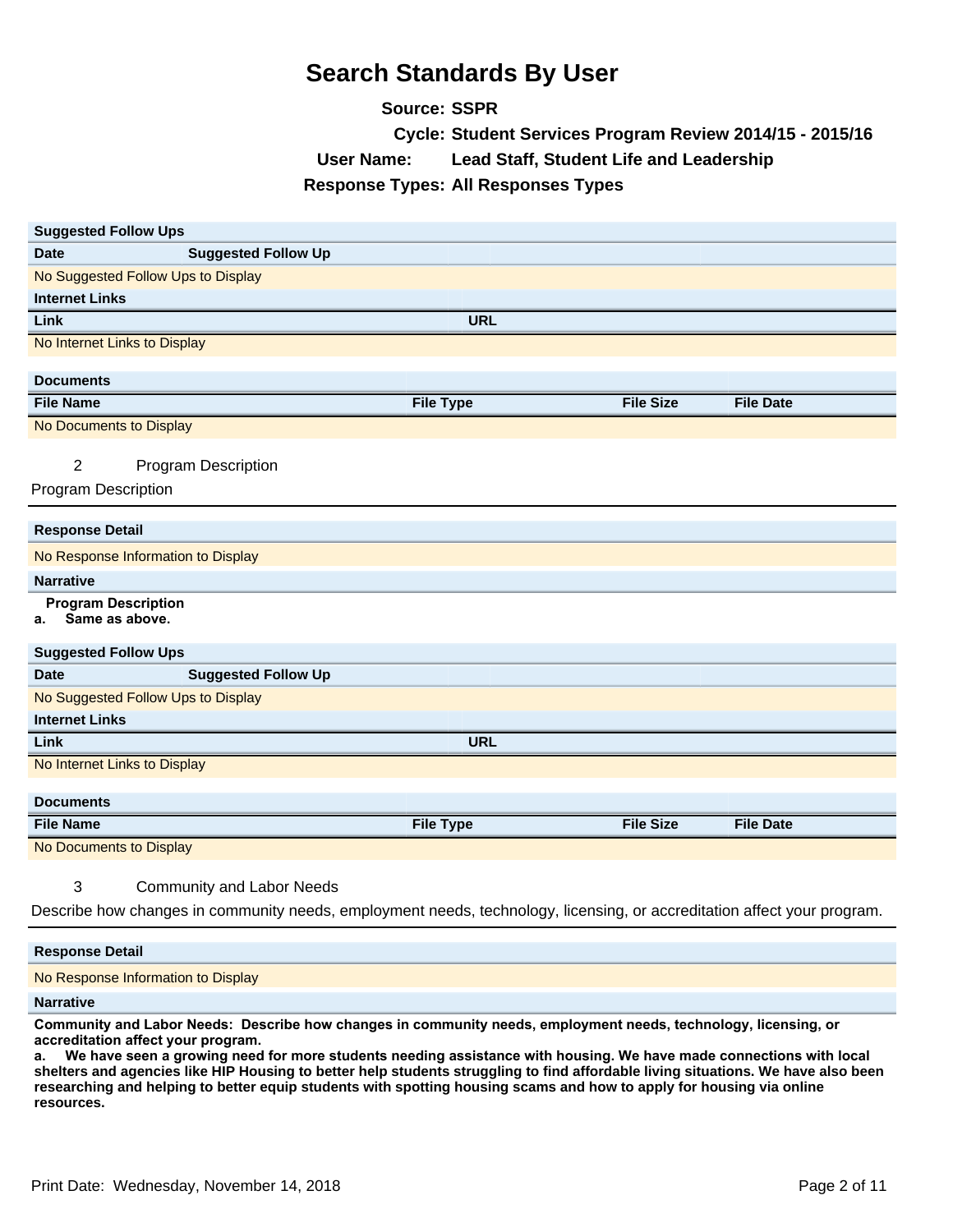**Source: SSPR Cycle: Student Services Program Review 2014/15 - 2015/16 User Name: Lead Staff, Student Life and Leadership Response Types: All Responses Types**

| <b>Suggested Follow Ups</b> |                                    |                  |                  |                  |  |  |
|-----------------------------|------------------------------------|------------------|------------------|------------------|--|--|
| <b>Date</b>                 | <b>Suggested Follow Up</b>         |                  |                  |                  |  |  |
|                             | No Suggested Follow Ups to Display |                  |                  |                  |  |  |
| <b>Internet Links</b>       |                                    |                  |                  |                  |  |  |
| Link                        |                                    | <b>URL</b>       |                  |                  |  |  |
|                             | No Internet Links to Display       |                  |                  |                  |  |  |
|                             |                                    |                  |                  |                  |  |  |
| <b>Documents</b>            |                                    |                  |                  |                  |  |  |
| <b>File Name</b>            |                                    | <b>File Type</b> | <b>File Size</b> | <b>File Date</b> |  |  |
| No Documents to Display     |                                    |                  |                  |                  |  |  |

- **3 Looking Back**
- 4 Major Accomplishments

Describe major accomplishments.

#### **Response Detail**

#### No Response Information to Display

#### **Narrative**

**Major accomplishments.** 

**a.** The AS passed a transportation initiative and our center has been able to provide half price rides for over 360 students in **two months. Because of the success of the program, we will continue to provide half price rides to and from campus to anyone**  with an updated Cañada ID.

**b.** The center has also taken the lead on the campus wide iCAN campaign with a photo series, video, and pledge

fence—encouraging students to think about what they can do as a Cañadian. Over 350+ pledges have been made. 20 canvas **prints of iCAN photos have been printed and are displayed in the administration building.** 

c. After the creation of an all-year events bookmark in the summer, 55% of all-campus survey respondents attended at least **one ASCC event in Fall 2014 compared to Fall 2013 only 19.7% did.** 

d. We also pushed heavier for faculty/curriculum collaboration and partnered with both an English 100 class for Black History **Month and Communications 180 to create curriculum with paralleled extracellular activities throughout our events calendar.** 

e. After a presentation to PBC and board approval, we have also been granted a full time assistant position to start in July. f. Presented a workshop at the National The Democracy Commitment Conference and tok 1st and 2nd place for an

**involvement competition at the conference.** 

g. Presented at the statewide CCCSAA student leadership conference and was voted #1 workshop of the conference.

**h.** Went to our first NCSL Conference where students received special leadership certificates. We also garnered 1st place in **the interaction contest.** 

This year also marked the first year our student group was able to meet an actual Senator and see the House of **Representatives and Senate in action on the floor in Washington, D.C.**

#### **Suggested Follow Ups**

| ---                                |                            |  |  |  |
|------------------------------------|----------------------------|--|--|--|
| <b>Date</b>                        | <b>Suggested Follow Up</b> |  |  |  |
| No Suggested Follow Ups to Display |                            |  |  |  |
| <b>Internet Links</b>              |                            |  |  |  |
| Link<br><b>URL</b>                 |                            |  |  |  |
| No Internet Links to Display       |                            |  |  |  |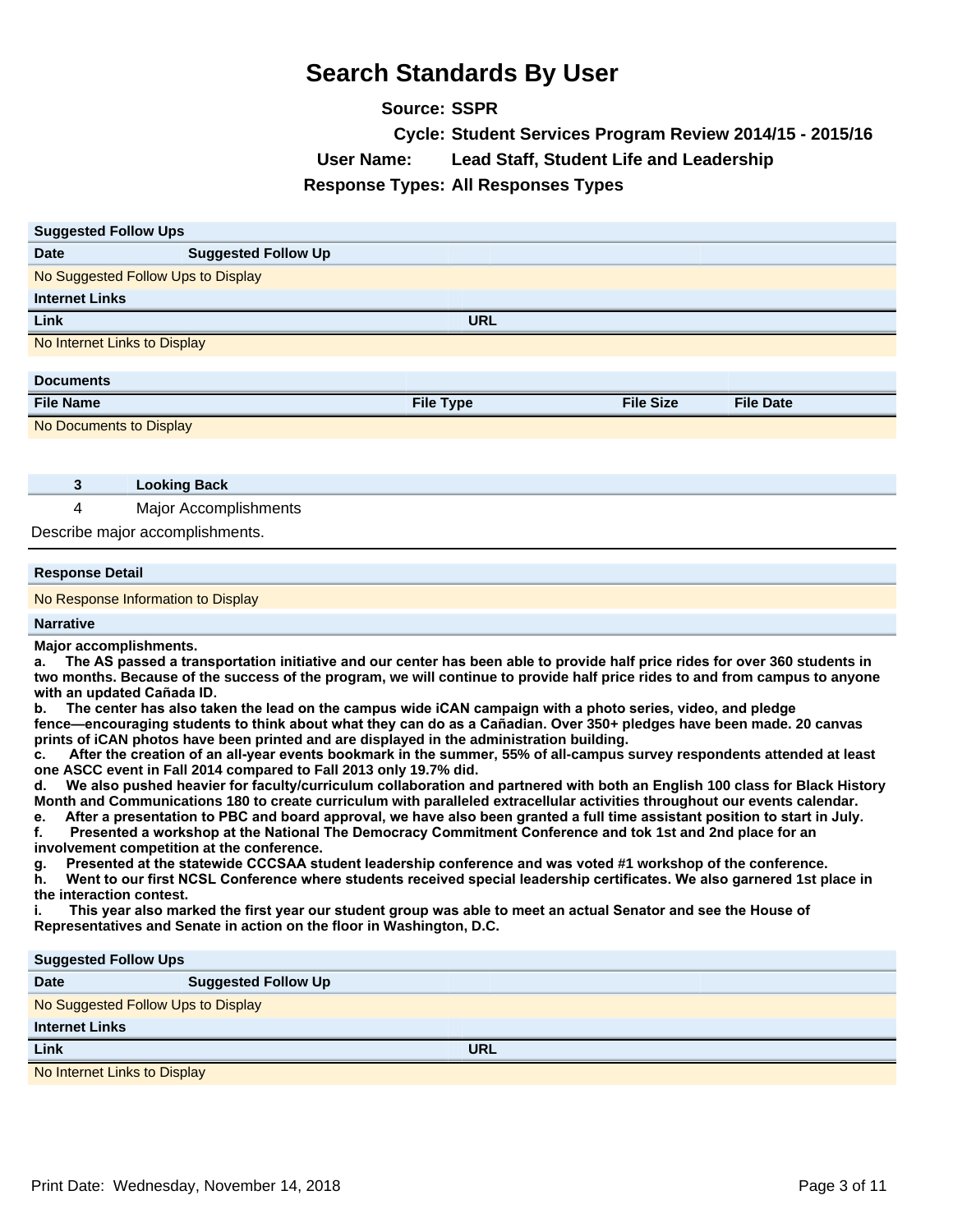**Source: SSPR Cycle: Student Services Program Review 2014/15 - 2015/16 User Name: Lead Staff, Student Life and Leadership Response Types: All Responses Types**

| <b>Documents</b>        |                  |                  |                  |  |
|-------------------------|------------------|------------------|------------------|--|
| <b>File Name</b>        | <b>File Type</b> | <b>File Size</b> | <b>File Date</b> |  |
| No Documents to Display |                  |                  |                  |  |

5 Impact of Resource Allocations

Describe the impact to date that each new resource (staff, non-instructional assignment, equipment, facilities, research, funding) has had on your program/department/office and measures of student success or client satisfaction.

| <b>Response Detail</b>       |                                                                                                                                                                                                                                                                                                                                                           |                  |                  |                  |  |
|------------------------------|-----------------------------------------------------------------------------------------------------------------------------------------------------------------------------------------------------------------------------------------------------------------------------------------------------------------------------------------------------------|------------------|------------------|------------------|--|
|                              | No Response Information to Display                                                                                                                                                                                                                                                                                                                        |                  |                  |                  |  |
| <b>Narrative</b>             |                                                                                                                                                                                                                                                                                                                                                           |                  |                  |                  |  |
| satisfaction.<br>а.          | Impact of Resource Allocations: Describe the impact to date that each new resource (staff, non-instructional assignment,<br>equipment, facilities, research, funding) has had on your program/department/office and measures of student success or client<br>Staff addition was Board of Trustees approved in February and will not start until July 1st. |                  |                  |                  |  |
| <b>Suggested Follow Ups</b>  |                                                                                                                                                                                                                                                                                                                                                           |                  |                  |                  |  |
| Date                         | <b>Suggested Follow Up</b>                                                                                                                                                                                                                                                                                                                                |                  |                  |                  |  |
|                              | No Suggested Follow Ups to Display                                                                                                                                                                                                                                                                                                                        |                  |                  |                  |  |
| <b>Internet Links</b>        |                                                                                                                                                                                                                                                                                                                                                           |                  |                  |                  |  |
| Link                         |                                                                                                                                                                                                                                                                                                                                                           | <b>URL</b>       |                  |                  |  |
| No Internet Links to Display |                                                                                                                                                                                                                                                                                                                                                           |                  |                  |                  |  |
|                              |                                                                                                                                                                                                                                                                                                                                                           |                  |                  |                  |  |
| <b>Documents</b>             |                                                                                                                                                                                                                                                                                                                                                           |                  |                  |                  |  |
| <b>File Name</b>             |                                                                                                                                                                                                                                                                                                                                                           | <b>File Type</b> | <b>File Size</b> | <b>File Date</b> |  |
| No Documents to Display      |                                                                                                                                                                                                                                                                                                                                                           |                  |                  |                  |  |
|                              |                                                                                                                                                                                                                                                                                                                                                           |                  |                  |                  |  |
| 4                            | <b>Current State of the Program</b>                                                                                                                                                                                                                                                                                                                       |                  |                  |                  |  |
| 6.A.                         | State of the Program - Observation                                                                                                                                                                                                                                                                                                                        |                  |                  |                  |  |

Describe the current state of the program (include strengths and challenges).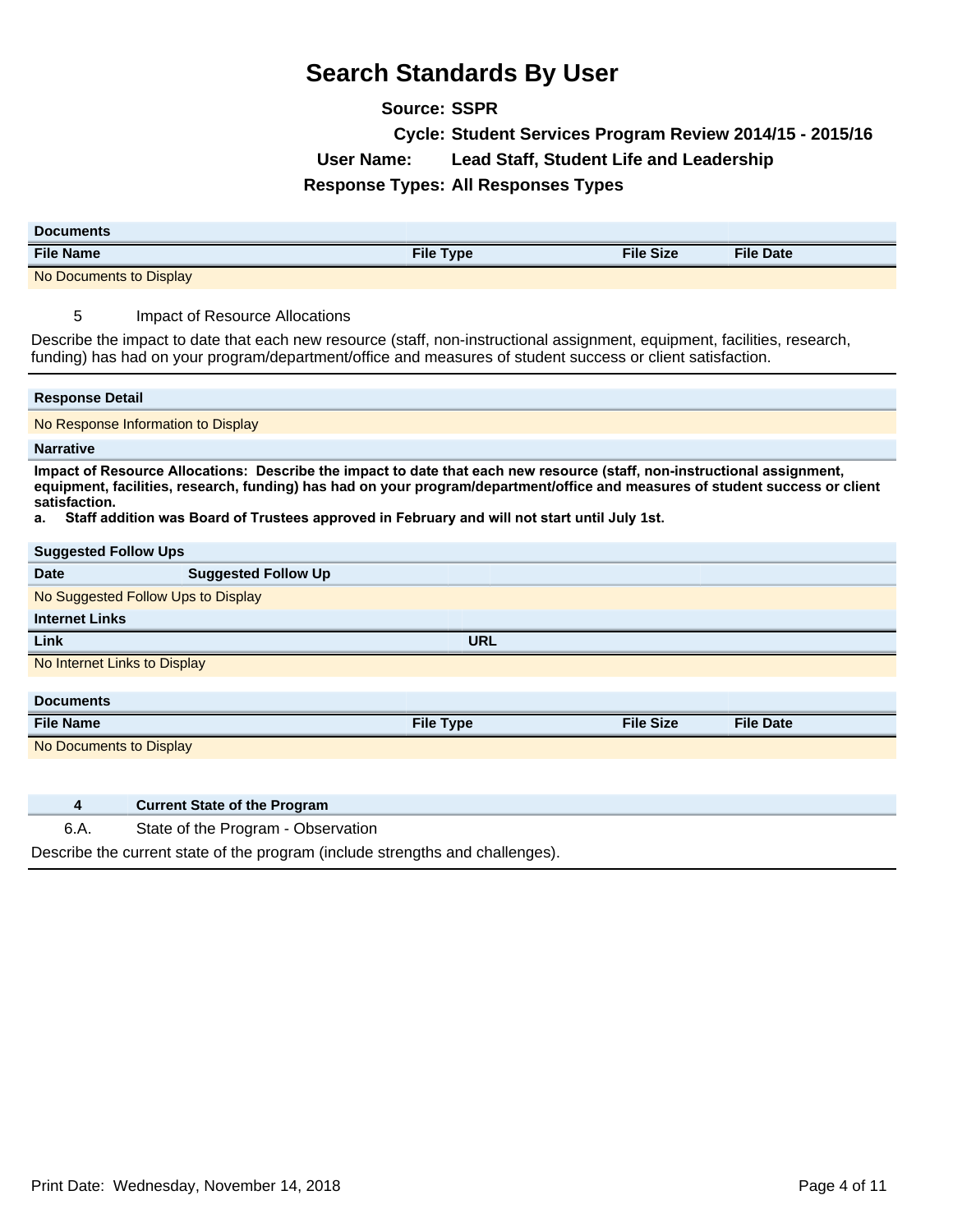**Source: SSPR**

**Cycle: Student Services Program Review 2014/15 - 2015/16**

**User Name: Lead Staff, Student Life and Leadership**

**Response Types: All Responses Types**

### **Response Detail**

No Response Information to Display

#### **Narrative**

A. Describe the current state of the program (include strengths and challenges).

a. Strengths

With more advertising and campus outreach—we are increasing knowledge about our services. And within the past three years, **the program has seen incredible growth.** 

- 1. Housing Assistance Number of Student Utilizing the Center
- **D2010-2011 = 0**
- **b**.  $2011-2012 = 17$
- **F2012-2013 = 20**
- **G2013-2014 = 89**
- **H2014-2015 = 104**
- **2.** Total Center Visits
- **D2013-2014 = 3,106**
- **E2014-2015 = 5,857**
- **b.** Challenges

i. This year, we saw a slight decline in the number of IDs created. The IDs are linked with how the program is funded and we **even created a ³why to get your ID´bookmark. We are looking into having special open office hours for CWA students to get their ID, a transportable ID machine for creating cards at events, and changing the campus culture by not saying ID¶s and saying Student Body Card instead²as some students have said ³getting an ID´or ³show me your ID´can have negative implications or**  be triggers to undocumented students.

| <b>Suggested Follow Ups</b>        |                            |                  |                  |                  |  |
|------------------------------------|----------------------------|------------------|------------------|------------------|--|
| <b>Date</b>                        | <b>Suggested Follow Up</b> |                  |                  |                  |  |
| No Suggested Follow Ups to Display |                            |                  |                  |                  |  |
| <b>Internet Links</b>              |                            |                  |                  |                  |  |
| Link                               |                            | <b>URL</b>       |                  |                  |  |
| No Internet Links to Display       |                            |                  |                  |                  |  |
|                                    |                            |                  |                  |                  |  |
| <b>Documents</b>                   |                            |                  |                  |                  |  |
| <b>File Name</b>                   |                            | <b>File Type</b> | <b>File Size</b> | <b>File Date</b> |  |
|                                    | No Documents to Display    |                  |                  |                  |  |

| 6.B. | State of the Program - Evaluation |  |
|------|-----------------------------------|--|
|------|-----------------------------------|--|

What changes could be implemented to improve your program?

## **Response Detail** No Response Information to Display **Narrative**

?B. What changes could be implemented to improve your program?

a. Besides the changing of wording to the Student ID to Student Body Card, and advertising our services further, we could **take the following steps to improve:** 

**i.** Create an ASCC syllabus and curriculum so that students have more guided learning and can better link what they've **learned to a Cooperative Education course**

li. Create an ICC syllabus and curriculum so that students have more guided learning and can better link what they've learned **to a Cooperative Education course** 

iii. Get Safe Zone and True Colors training so that we can hold more leadership workshops

iv. Train a highly qualified Student Life Assistant to better help develop our services (housing and transportation)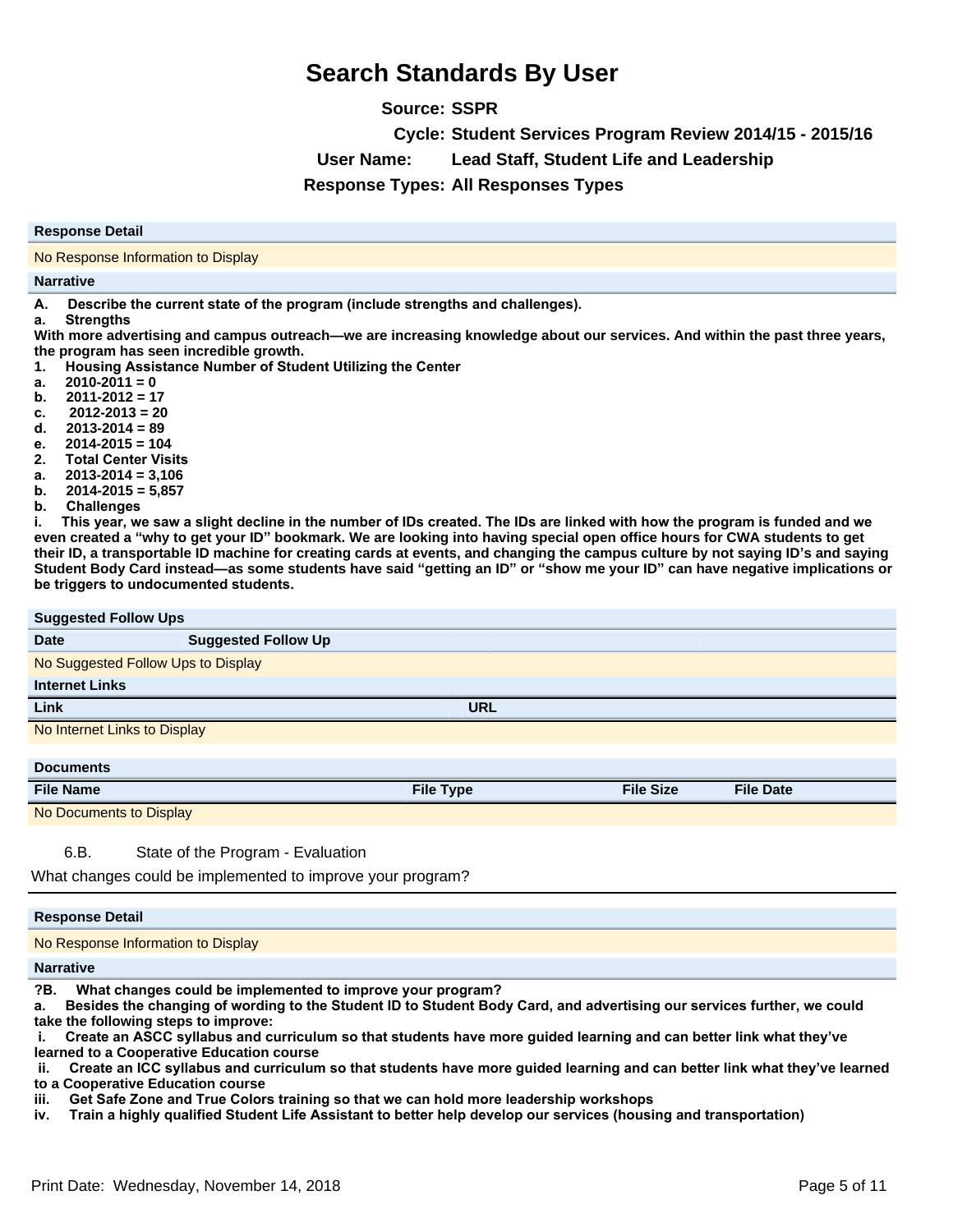|                                                                                                                                                                                                                                                        | <b>Source: SSPR</b>                                                                                                                                                                     |                                                |                  |  |
|--------------------------------------------------------------------------------------------------------------------------------------------------------------------------------------------------------------------------------------------------------|-----------------------------------------------------------------------------------------------------------------------------------------------------------------------------------------|------------------------------------------------|------------------|--|
|                                                                                                                                                                                                                                                        | Cycle: Student Services Program Review 2014/15 - 2015/16                                                                                                                                |                                                |                  |  |
|                                                                                                                                                                                                                                                        | <b>User Name:</b><br><b>Response Types: All Responses Types</b>                                                                                                                         | <b>Lead Staff, Student Life and Leadership</b> |                  |  |
|                                                                                                                                                                                                                                                        |                                                                                                                                                                                         |                                                |                  |  |
| <b>Suggested Follow Ups</b>                                                                                                                                                                                                                            |                                                                                                                                                                                         |                                                |                  |  |
| <b>Suggested Follow Up</b><br><b>Date</b>                                                                                                                                                                                                              |                                                                                                                                                                                         |                                                |                  |  |
| No Suggested Follow Ups to Display                                                                                                                                                                                                                     |                                                                                                                                                                                         |                                                |                  |  |
| <b>Internet Links</b>                                                                                                                                                                                                                                  |                                                                                                                                                                                         |                                                |                  |  |
| Link                                                                                                                                                                                                                                                   | <b>URL</b>                                                                                                                                                                              |                                                |                  |  |
| No Internet Links to Display                                                                                                                                                                                                                           |                                                                                                                                                                                         |                                                |                  |  |
| <b>Documents</b>                                                                                                                                                                                                                                       |                                                                                                                                                                                         |                                                |                  |  |
| <b>File Name</b>                                                                                                                                                                                                                                       | <b>File Type</b>                                                                                                                                                                        | <b>File Size</b>                               | <b>File Date</b> |  |
| No Documents to Display                                                                                                                                                                                                                                |                                                                                                                                                                                         |                                                |                  |  |
| <b>Current SAOs and SLOs</b><br>7.A.<br>State your current year Service Area Outcomes (SAOs) and Student Learning Outcomes (SLOs).                                                                                                                     |                                                                                                                                                                                         |                                                |                  |  |
| <b>Response Detail</b>                                                                                                                                                                                                                                 |                                                                                                                                                                                         |                                                |                  |  |
| No Response Information to Display                                                                                                                                                                                                                     |                                                                                                                                                                                         |                                                |                  |  |
| <b>Narrative</b>                                                                                                                                                                                                                                       |                                                                                                                                                                                         |                                                |                  |  |
| 7.                                                                                                                                                                                                                                                     | Service Area Outcomes (SAOs) Assessment and Student Learning Outcomes (SLOs) Assessment                                                                                                 |                                                |                  |  |
| State your current year SAOs and SLOs.<br>А.<br><b>SAOs</b><br>а.                                                                                                                                                                                      |                                                                                                                                                                                         |                                                |                  |  |
| i.<br>ii.                                                                                                                                                                                                                                              | Increase student visitation to our Center<br>Increase awareness of our Center's resources                                                                                               |                                                |                  |  |
| <b>SLOs</b><br>b.<br>i.                                                                                                                                                                                                                                |                                                                                                                                                                                         |                                                |                  |  |
| CHANGE: The Associated Students of Cañada College (ASCC) Governing Council will understand<br>the College and District participatory governance processes.<br>LEADERSHIP: The ASCC Governing Council will learn team building; identify strengths, and |                                                                                                                                                                                         |                                                |                  |  |
| effective communication skills.                                                                                                                                                                                                                        |                                                                                                                                                                                         |                                                |                  |  |
| ш.<br>about campus programs, the diverse cultures on campus and become aware of the social justice needs that exist.<br>iv.<br>they are responsible for each other's success and retention in college and in ASCC.                                     | COMMUNITY: The ASCC Governing Council members will learn how to plan events, know more<br>MENTORSHIP: Students will learn where they can go on campus to get support in college and how |                                                |                  |  |
| <b>Suggested Follow Ups</b>                                                                                                                                                                                                                            |                                                                                                                                                                                         |                                                |                  |  |
| <b>Suggested Follow Up</b><br><b>Date</b>                                                                                                                                                                                                              |                                                                                                                                                                                         |                                                |                  |  |
| No Suggested Follow Ups to Display                                                                                                                                                                                                                     |                                                                                                                                                                                         |                                                |                  |  |
| <b>Internet Links</b>                                                                                                                                                                                                                                  |                                                                                                                                                                                         |                                                |                  |  |
| Link                                                                                                                                                                                                                                                   | <b>URL</b>                                                                                                                                                                              |                                                |                  |  |
| No Internet Links to Display                                                                                                                                                                                                                           |                                                                                                                                                                                         |                                                |                  |  |
| <b>Documents</b>                                                                                                                                                                                                                                       |                                                                                                                                                                                         |                                                |                  |  |
| <b>File Name</b>                                                                                                                                                                                                                                       | <b>File Type</b>                                                                                                                                                                        | <b>File Size</b>                               | <b>File Date</b> |  |
| No Documents to Display                                                                                                                                                                                                                                |                                                                                                                                                                                         |                                                |                  |  |
| 7.B.<br><b>SAO Assessment Plan</b>                                                                                                                                                                                                                     |                                                                                                                                                                                         |                                                |                  |  |

Describe your program's SAO Assessment Plan.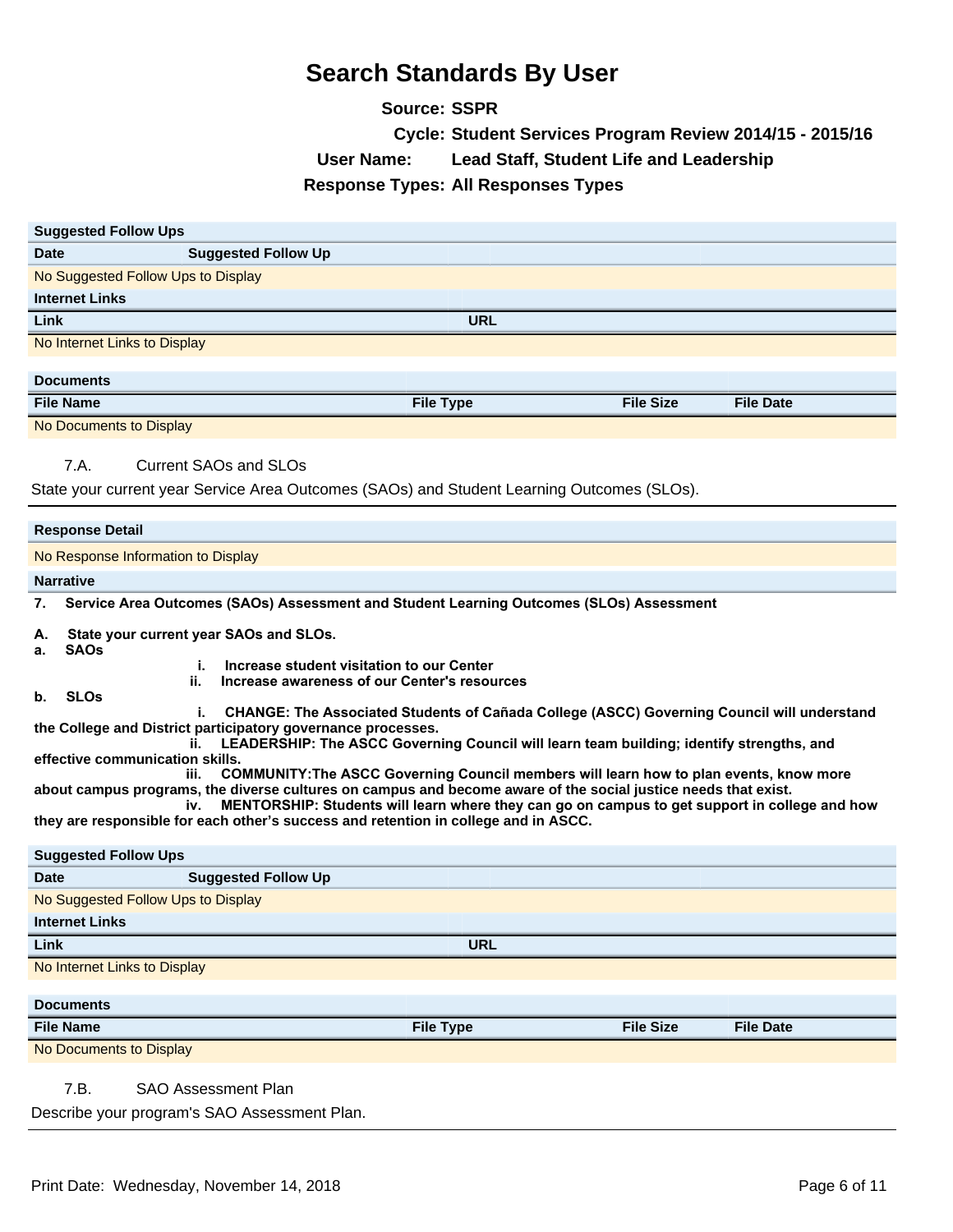| <b>Source: SSPR</b> |                                                          |
|---------------------|----------------------------------------------------------|
|                     | Cycle: Student Services Program Review 2014/15 - 2015/16 |
| User Name:          | <b>Lead Staff, Student Life and Leadership</b>           |
|                     | <b>Response Types: All Responses Types</b>               |
|                     |                                                          |
|                     |                                                          |

### No Response Information to Display

#### **Narrative**

**Response Detail**

**B.** Describe your program's SAO Assessment Plan.

a. We administer a hard-copy survey to random students on the Upper Lawn during the morning and night of two days in a **week the first month of classes in the Spring semester. We receive approximately 200 respondents and have done this for the past two years. We also keep multiple logs for when students utilize our various services. We use a clicker, google forms, novi survey, and drive to count the students participating in our various services.**

| <b>Suggested Follow Ups</b>        |                            |                  |                  |                  |  |
|------------------------------------|----------------------------|------------------|------------------|------------------|--|
| <b>Date</b>                        | <b>Suggested Follow Up</b> |                  |                  |                  |  |
| No Suggested Follow Ups to Display |                            |                  |                  |                  |  |
| <b>Internet Links</b>              |                            |                  |                  |                  |  |
| Link                               |                            | <b>URL</b>       |                  |                  |  |
| No Internet Links to Display       |                            |                  |                  |                  |  |
|                                    |                            |                  |                  |                  |  |
| <b>Documents</b>                   |                            |                  |                  |                  |  |
| <b>File Name</b>                   |                            | <b>File Type</b> | <b>File Size</b> | <b>File Date</b> |  |
| No Documents to Display            |                            |                  |                  |                  |  |

7.C. SAO Assessment Results and Impact

Summarize the findings of your program's SAO Assessments. What are some improvements that have been, or can be, implemented as a result of SAO Assessment?

### **Response Detail** No Response Information to Display **Narrative** C. Summarize the findings of your program's SAO Assessments. a. Increase in students participating in events **L55% of all-campus survey respondents attended at least one ASCC event in Fall 2014 compared to Fall 2013 only 19.7% did**  b. Significant increase in the amount of students who come to the center **L3,106 in 2013-2014 to 5,757 in 2014-2015** c. Increase in Housing Assistance **a.** 2010-2011 = 0<br>**b.** 2011-2012 = 1 **E2011-2012 = 17 F2012-2013 = 20 G2013-2014 = 89 H2014-2015 = 104** d. Increase in three clubs that could be named on campus **L2013-2014 = 26% accurate LL2014-2015 = 33% accurate e.** Slight decrease in what ASCC stands for **i**. **2013-2014 = 43%** ii. 2014-2015 = 42%<br>**f** Satisfaction with the Center for Student **Satisfaction with the Center for Student Life L2013-2014 = 57% LL2014-2015 =80%**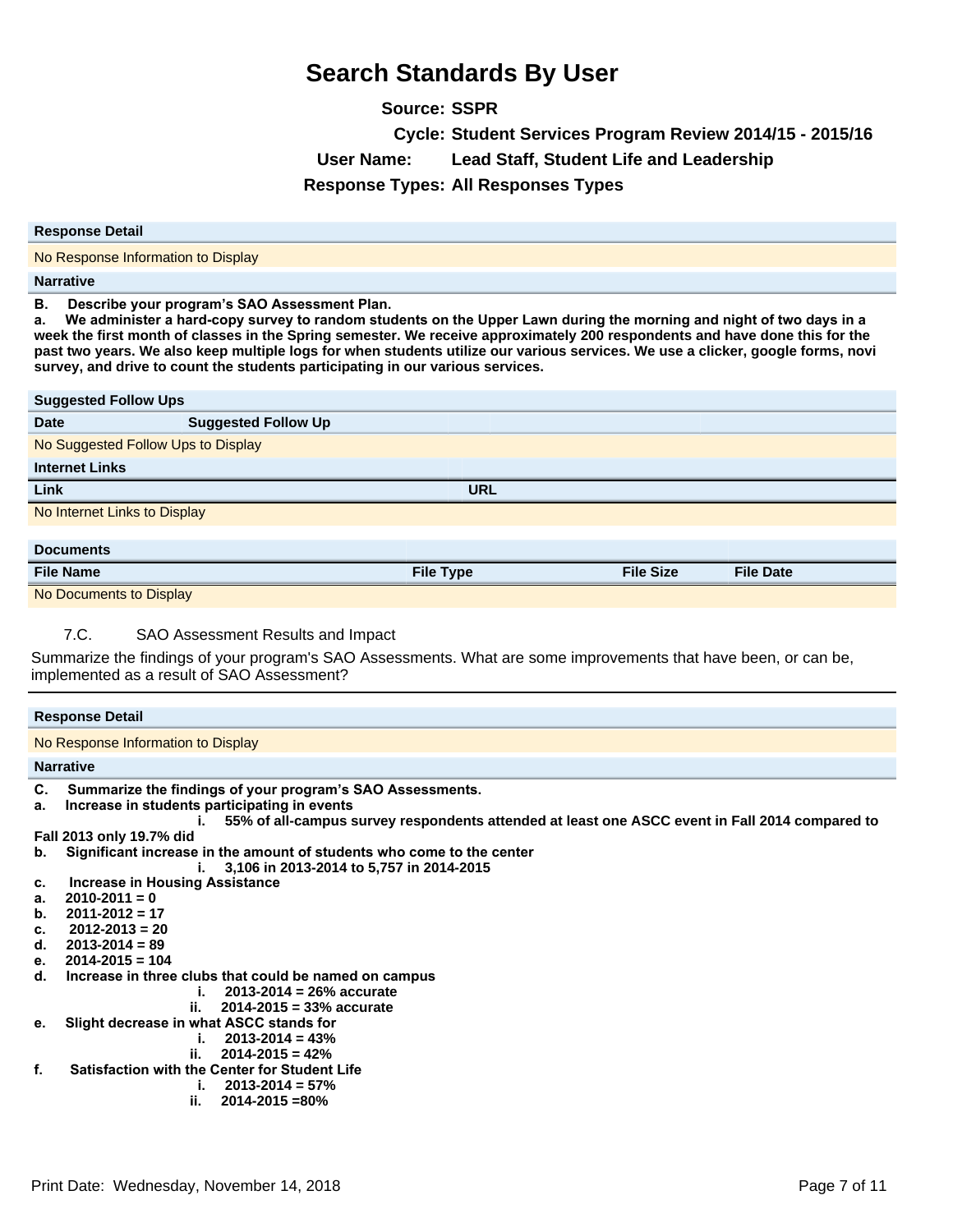**Source: SSPR**

| Cycle: Student Services Program Review 2014/15 - 2015/16     |                                                                                                                                                                                                                                                                                                                                                       |                                            |  |                  |  |
|--------------------------------------------------------------|-------------------------------------------------------------------------------------------------------------------------------------------------------------------------------------------------------------------------------------------------------------------------------------------------------------------------------------------------------|--------------------------------------------|--|------------------|--|
| User Name:<br><b>Lead Staff, Student Life and Leadership</b> |                                                                                                                                                                                                                                                                                                                                                       |                                            |  |                  |  |
|                                                              |                                                                                                                                                                                                                                                                                                                                                       | <b>Response Types: All Responses Types</b> |  |                  |  |
|                                                              |                                                                                                                                                                                                                                                                                                                                                       |                                            |  |                  |  |
| <b>Suggested Follow Ups</b>                                  |                                                                                                                                                                                                                                                                                                                                                       |                                            |  |                  |  |
| <b>Date</b>                                                  | <b>Suggested Follow Up</b>                                                                                                                                                                                                                                                                                                                            |                                            |  |                  |  |
| No Suggested Follow Ups to Display                           |                                                                                                                                                                                                                                                                                                                                                       |                                            |  |                  |  |
| <b>Internet Links</b>                                        |                                                                                                                                                                                                                                                                                                                                                       |                                            |  |                  |  |
| Link                                                         |                                                                                                                                                                                                                                                                                                                                                       | <b>URL</b>                                 |  |                  |  |
| No Internet Links to Display                                 |                                                                                                                                                                                                                                                                                                                                                       |                                            |  |                  |  |
|                                                              |                                                                                                                                                                                                                                                                                                                                                       |                                            |  |                  |  |
| <b>Documents</b>                                             |                                                                                                                                                                                                                                                                                                                                                       |                                            |  |                  |  |
| <b>File Name</b>                                             | <b>File Type</b>                                                                                                                                                                                                                                                                                                                                      | <b>File Size</b>                           |  | <b>File Date</b> |  |
| No Documents to Display                                      |                                                                                                                                                                                                                                                                                                                                                       |                                            |  |                  |  |
| 7.D.                                                         |                                                                                                                                                                                                                                                                                                                                                       |                                            |  |                  |  |
|                                                              | <b>SLO Assessment Plan</b>                                                                                                                                                                                                                                                                                                                            |                                            |  |                  |  |
| Describe your program's SLO Assessment Plan.                 |                                                                                                                                                                                                                                                                                                                                                       |                                            |  |                  |  |
| <b>Response Detail</b>                                       |                                                                                                                                                                                                                                                                                                                                                       |                                            |  |                  |  |
| No Response Information to Display                           |                                                                                                                                                                                                                                                                                                                                                       |                                            |  |                  |  |
| <b>Narrative</b>                                             |                                                                                                                                                                                                                                                                                                                                                       |                                            |  |                  |  |
| D.<br>a.<br>could potentially increase these numbers.        | What are some improvements that have been, or can be, implemented as a result of SAO Assessment?<br>We can still improve in students knowing what ASCC stands for and for how many students can name at least three clubs<br>on campus. By having more emails and events with the ASCC spelled out as well as the clubs actively engaged in events—we |                                            |  |                  |  |
| <b>Suggested Follow Ups</b>                                  |                                                                                                                                                                                                                                                                                                                                                       |                                            |  |                  |  |
| <b>Date</b>                                                  | <b>Suggested Follow Up</b>                                                                                                                                                                                                                                                                                                                            |                                            |  |                  |  |
| No Suggested Follow Ups to Display                           |                                                                                                                                                                                                                                                                                                                                                       |                                            |  |                  |  |
| <b>Internet Links</b>                                        |                                                                                                                                                                                                                                                                                                                                                       |                                            |  |                  |  |
| Link                                                         |                                                                                                                                                                                                                                                                                                                                                       | <b>URL</b>                                 |  |                  |  |
| No Internet Links to Display                                 |                                                                                                                                                                                                                                                                                                                                                       |                                            |  |                  |  |
| <b>Documents</b>                                             |                                                                                                                                                                                                                                                                                                                                                       |                                            |  |                  |  |
| <b>File Name</b>                                             | <b>File Type</b>                                                                                                                                                                                                                                                                                                                                      | <b>File Size</b>                           |  | <b>File Date</b> |  |
|                                                              |                                                                                                                                                                                                                                                                                                                                                       |                                            |  |                  |  |
| No Documents to Display                                      |                                                                                                                                                                                                                                                                                                                                                       |                                            |  |                  |  |

### 7.E. SLO Assessment Results and Impact

Summarize the findings of your program's SLO Assessments. What are some improvements that have been, or can be, implemented as a result of SLO Assessment?

**Response Detail**

No Response Information to Display

**Narrative**

**E.** Describe your program's SLO Assessment Plan.

a. Through pre-tests, mid-year reviews, post-tests, and individual end of the year presentations we learn what the students have taken away from the program each year.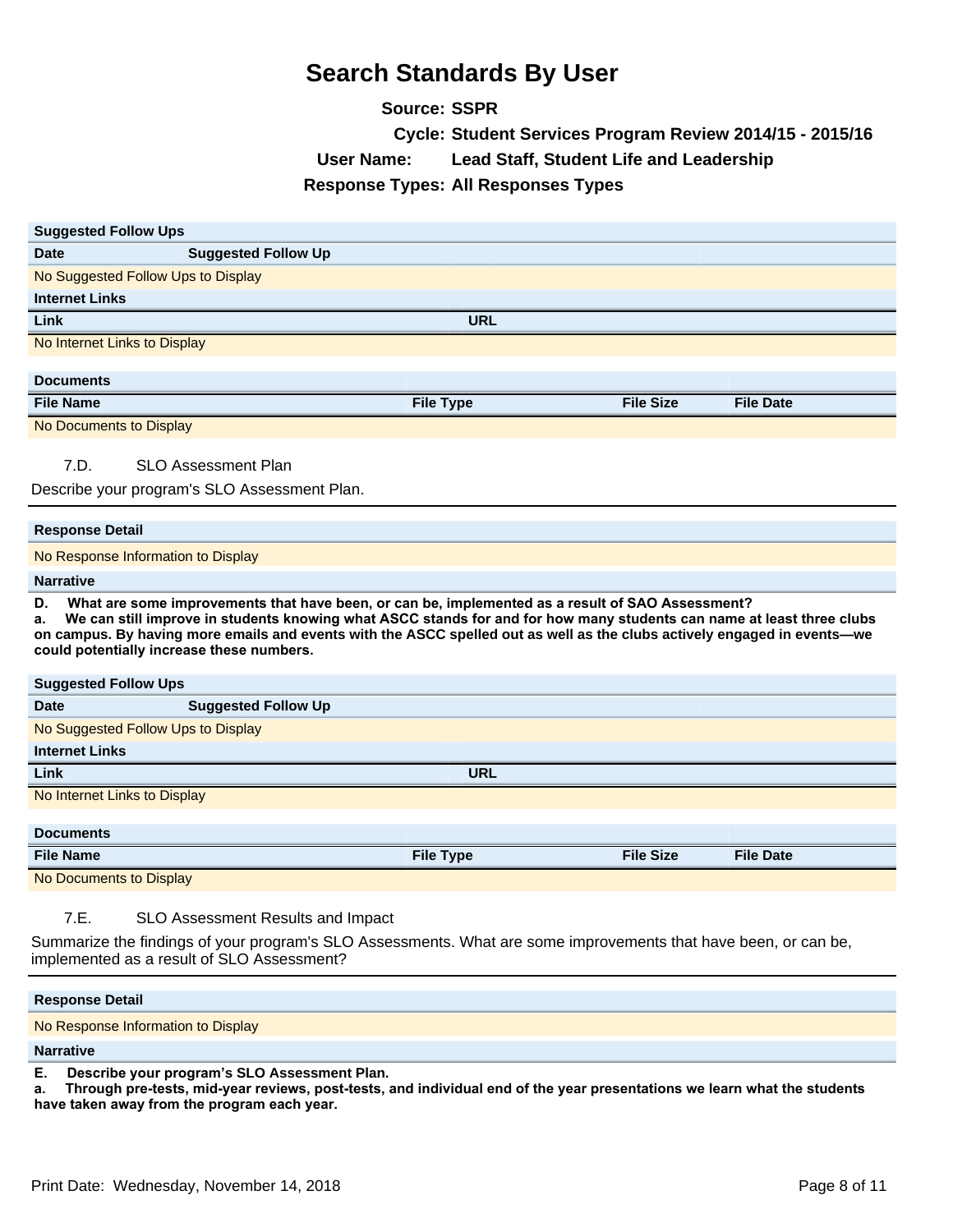**Source: SSPR Cycle: Student Services Program Review 2014/15 - 2015/16 User Name: Lead Staff, Student Life and Leadership Response Types: All Responses Types**

| <b>Suggested Follow Ups</b>        |                            |                  |                  |                  |  |
|------------------------------------|----------------------------|------------------|------------------|------------------|--|
| <b>Date</b>                        | <b>Suggested Follow Up</b> |                  |                  |                  |  |
| No Suggested Follow Ups to Display |                            |                  |                  |                  |  |
| <b>Internet Links</b>              |                            |                  |                  |                  |  |
| Link                               |                            | <b>URL</b>       |                  |                  |  |
| No Internet Links to Display       |                            |                  |                  |                  |  |
|                                    |                            |                  |                  |                  |  |
| <b>Documents</b>                   |                            |                  |                  |                  |  |
| <b>File Name</b>                   |                            | <b>File Type</b> | <b>File Size</b> | <b>File Date</b> |  |
| No Documents to Display            |                            |                  |                  |                  |  |

### **5 Looking Ahead**

### 7.F. SAOs and SLOs for the Next Review Cycle

State your SAOs and SLOs for the next review cycle. Describe how you will you address identified opportunities for improvement.

#### **Response Detail**

No Response Information to Display

#### **Narrative**

- **F.** Summarize the findings of your program's SLO Assessments.
- a. Looking at Fall 2014 to Spring 2015, this is how the students have improved their knowledge of the following:
	- $i.$  **Mentoring = 55% à 67%**
	- **ii.** Quorum = 77% à 100%
	- **iii.** Brown Act = 88% à 100%
	- **iv.** Parliamentary Procedure = 33% à 50%
- **X**. Participatory Governance = 33% à 100%
- **YL(YHQWV3URFHGXUHV 67%j83%**
- **XII.** Social Justice = 33% à 67%
	- *Viii.* **Retention = 22% à 33%**

#### **Suggested Follow Ups**

| ---                                |                            |                  |                  |                  |  |
|------------------------------------|----------------------------|------------------|------------------|------------------|--|
| <b>Date</b>                        | <b>Suggested Follow Up</b> |                  |                  |                  |  |
| No Suggested Follow Ups to Display |                            |                  |                  |                  |  |
| <b>Internet Links</b>              |                            |                  |                  |                  |  |
| Link<br><b>URL</b>                 |                            |                  |                  |                  |  |
| No Internet Links to Display       |                            |                  |                  |                  |  |
|                                    |                            |                  |                  |                  |  |
| <b>Documents</b>                   |                            |                  |                  |                  |  |
| <b>File Name</b>                   |                            | <b>File Type</b> | <b>File Size</b> | <b>File Date</b> |  |
|                                    |                            |                  |                  |                  |  |

No Documents to Display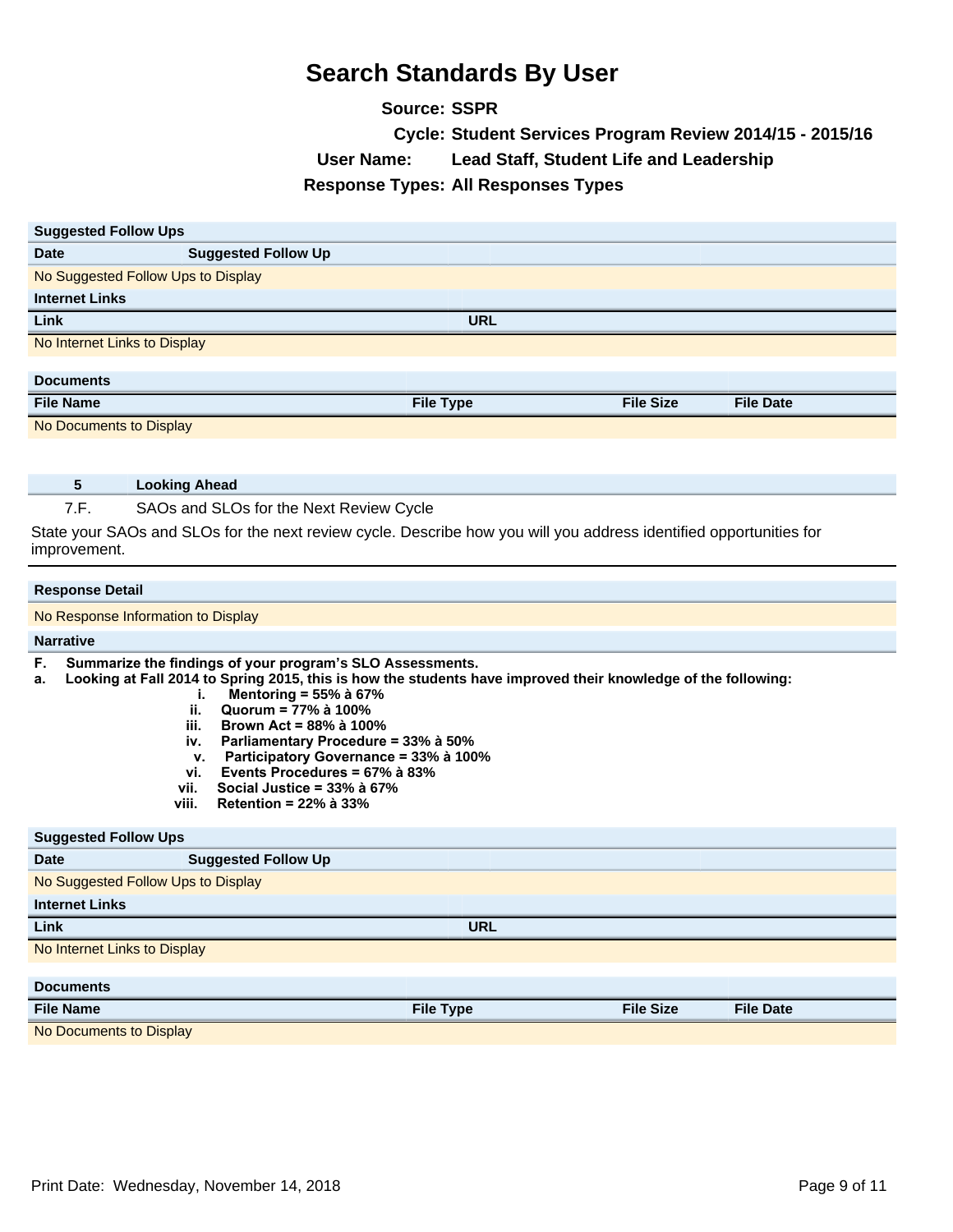| <b>Source: SSPR</b> |                                                          |
|---------------------|----------------------------------------------------------|
|                     | Cycle: Student Services Program Review 2014/15 - 2015/16 |
| User Name:          | <b>Lead Staff, Student Life and Leadership</b>           |
|                     | <b>Response Types: All Responses Types</b>               |

### 8 Personnel Projections

Describe your recent history requesting new staff positions. List the current and near-future new or replacement staff positions that you anticipate requesting. Identify the term or year in which you anticipate submitting the staffing request. If none are anticipated, please write "not applicable". (List only; no justification needed here.)

| <b>Response Detail</b>             |                                    |                  |                  |                  |  |  |
|------------------------------------|------------------------------------|------------------|------------------|------------------|--|--|
|                                    | No Response Information to Display |                  |                  |                  |  |  |
| <b>Narrative</b>                   |                                    |                  |                  |                  |  |  |
| There is no Narrative Entered.     |                                    |                  |                  |                  |  |  |
|                                    |                                    |                  |                  |                  |  |  |
| <b>Suggested Follow Ups</b>        |                                    |                  |                  |                  |  |  |
| <b>Date</b>                        | <b>Suggested Follow Up</b>         |                  |                  |                  |  |  |
| No Suggested Follow Ups to Display |                                    |                  |                  |                  |  |  |
| <b>Internet Links</b>              |                                    |                  |                  |                  |  |  |
| Link                               |                                    | <b>URL</b>       |                  |                  |  |  |
| No Internet Links to Display       |                                    |                  |                  |                  |  |  |
|                                    |                                    |                  |                  |                  |  |  |
| <b>Documents</b>                   |                                    |                  |                  |                  |  |  |
| <b>File Name</b>                   |                                    | <b>File Type</b> | <b>File Size</b> | <b>File Date</b> |  |  |
| No Documents to Display            |                                    |                  |                  |                  |  |  |

### 9 Program Improvement Initiatives

How will you address the opportunities for improvement that you identified throughout the prior sections of this Program Review? What research or training will you need to accomplish these plans? What supplies, equipment, or facilities improvements do you need? Construct Planning Objectives (through the Associated Planning Objectives field below) that you intend to accomplish over the upcoming two-years. Be sure to add Action Plans and Resource Requests that will be needed in order to achieve your objectives.

| <b>Response Detail</b>         |                                    |                  |                  |                  |  |  |  |
|--------------------------------|------------------------------------|------------------|------------------|------------------|--|--|--|
|                                | No Response Information to Display |                  |                  |                  |  |  |  |
| <b>Narrative</b>               |                                    |                  |                  |                  |  |  |  |
| There is no Narrative Entered. |                                    |                  |                  |                  |  |  |  |
|                                |                                    |                  |                  |                  |  |  |  |
| <b>Suggested Follow Ups</b>    |                                    |                  |                  |                  |  |  |  |
| <b>Date</b>                    | <b>Suggested Follow Up</b>         |                  |                  |                  |  |  |  |
|                                | No Suggested Follow Ups to Display |                  |                  |                  |  |  |  |
| <b>Internet Links</b>          |                                    |                  |                  |                  |  |  |  |
| Link                           |                                    | <b>URL</b>       |                  |                  |  |  |  |
| No Internet Links to Display   |                                    |                  |                  |                  |  |  |  |
|                                |                                    |                  |                  |                  |  |  |  |
| <b>Documents</b>               |                                    |                  |                  |                  |  |  |  |
| <b>File Name</b>               |                                    | <b>File Type</b> | <b>File Size</b> | <b>File Date</b> |  |  |  |
| No Documents to Display        |                                    |                  |                  |                  |  |  |  |